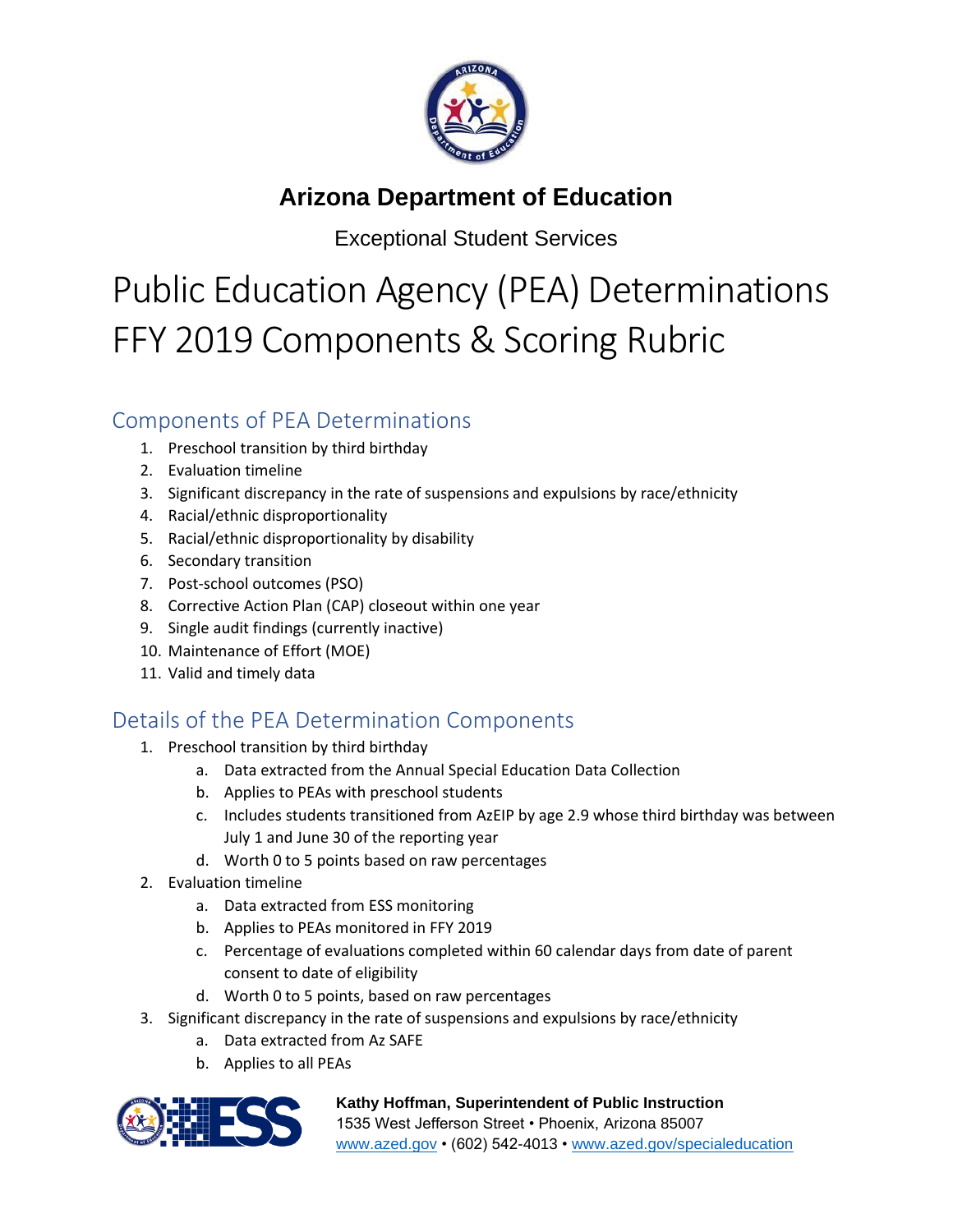- c. Significant discrepancy defined as out-of-school suspension/expulsion rates for > 10 days by a specific race or ethnicities greater than 3 times all other race/ethnicities
- d. Final determination based on a review of policies, practices, and procedures
- e. Worth 0 to 1 point
- 4. Racial/ethnic disproportionality
	- a. Data extracted from October 1 child count
	- b. Applies to all PEAs
	- c. Risk Ratio flags PEAs with disproportionality
	- d. Final determination based on a review of policies, practices, and procedures
	- e. Worth 0 to 1 point
- 5. Racial/ethnic disproportionality by disability
	- a. Data extracted from October 1 child count
	- b. Applies to all PEAs
	- c. Risk Ratio flags PEAs with disproportionality
	- d. Final determination based on a review of policies, practices, and procedures
	- e. Worth 0 to 1 point
- 6. Secondary transition
	- a. Data extracted from ESS monitoring
	- b. Applies to PEAs monitored in FFY 2019
	- c. Percentage of students aged 16 and above with IEPs that included all eight components for secondary transition
	- d. Worth 0 to 5 points, based on raw percentages
- 7. Post-school outcomes (PSO)
	- a. Data extracted from Post School Outcomes (PSO) Survey
	- b. Applies to PEAs with students who exited school in FFY 2017
	- c. Participation in PSO Survey in the designated year, when applicable
	- d. Worth 0 to 1 point
- 8. Corrective Action Plan (CAP) closeout within one year
	- a. Data extracted from ESS monitoring
	- b. Applies to PEAs monitored in FFY 2018
	- c. Calculated in calendar days from date of written notification of noncompliance
	- d. Worth 0 or 3 points
- 9. Single audit findings (currently inactive)
	- a. Data extracted from Grants Management
	- b. Applies to PEAs with FFY 2016 single audit findings under IDEA
	- c. FFY 2019 single audit finding resolved by September 30, 2019
	- d. Worth 0 to 1 point
- 10. Maintenance of Effort (MOE)
	- a. Data extracted from ESS Funding Unit
	- b. Applies to PEAs with FFY 2019 MOE issues
	- c. PEA responds to ADE notification within the given timeline
	- d. FFY 2019 MOE issue resolved by end of FFY 2019
	- e. Worth 0 to 2 points
- 11. Valid and timely data